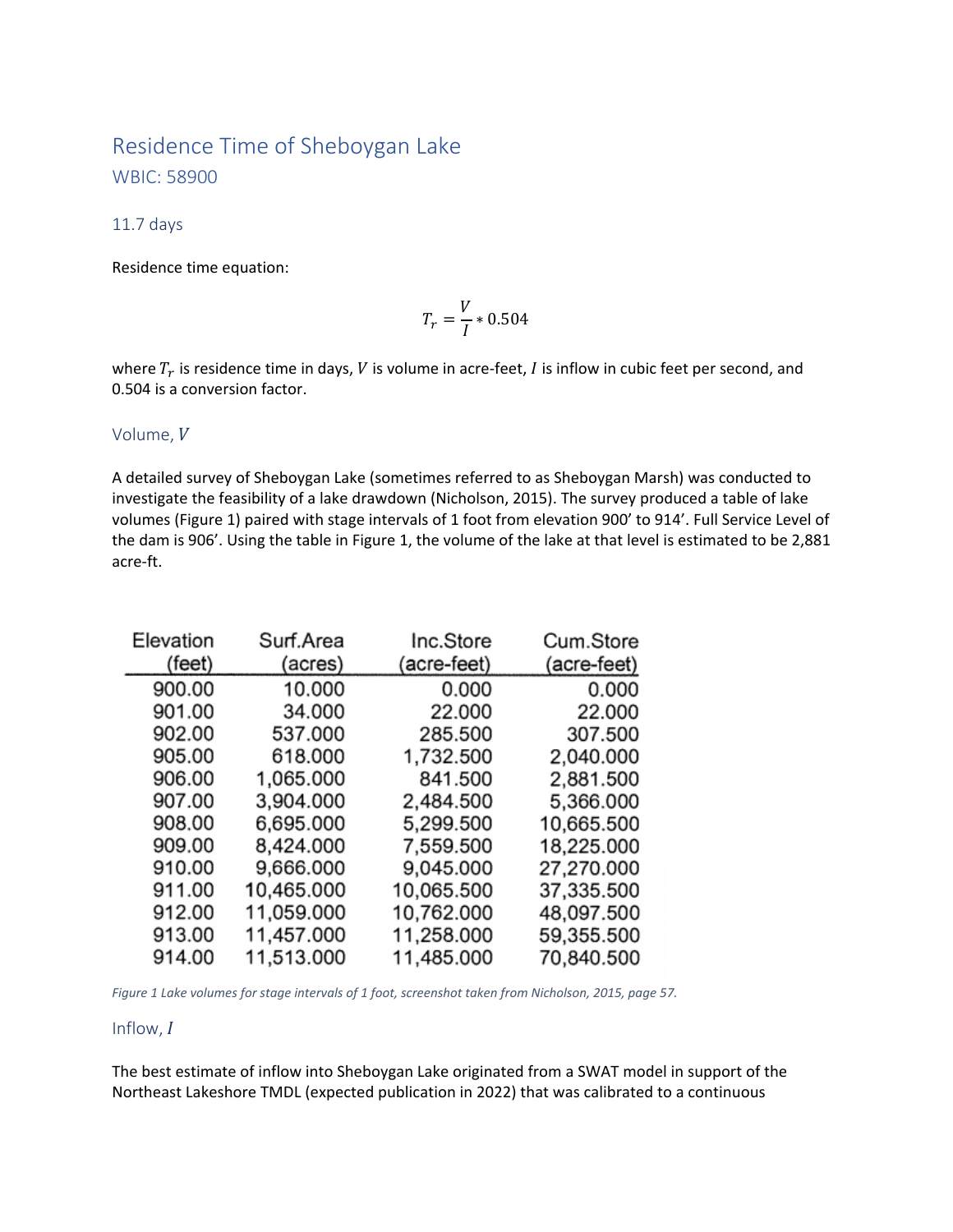streamflow monitoring site approximately 3 miles upstream of the lake. The average summer (months June, July, and August) inflow was estimated to be 124 cubic feet per second. The inflow includes all subbasins that contribute anywhere upstream from the dam.

$$
\frac{2881 \, \text{acre} \cdot \text{ft}}{124 \, \text{ft}^3 \cdot \text{s}^{-1}} * 0.5042 = 11.7 \, \text{days}
$$

Prepared by:

Aaron Fisch Dept. of Natural Resources Environmental Mgt. Division Water Evaluation Section [Aaron.Fisch@wisconsin.gov](mailto:Aaron.Fisch@wisconsin.gov)